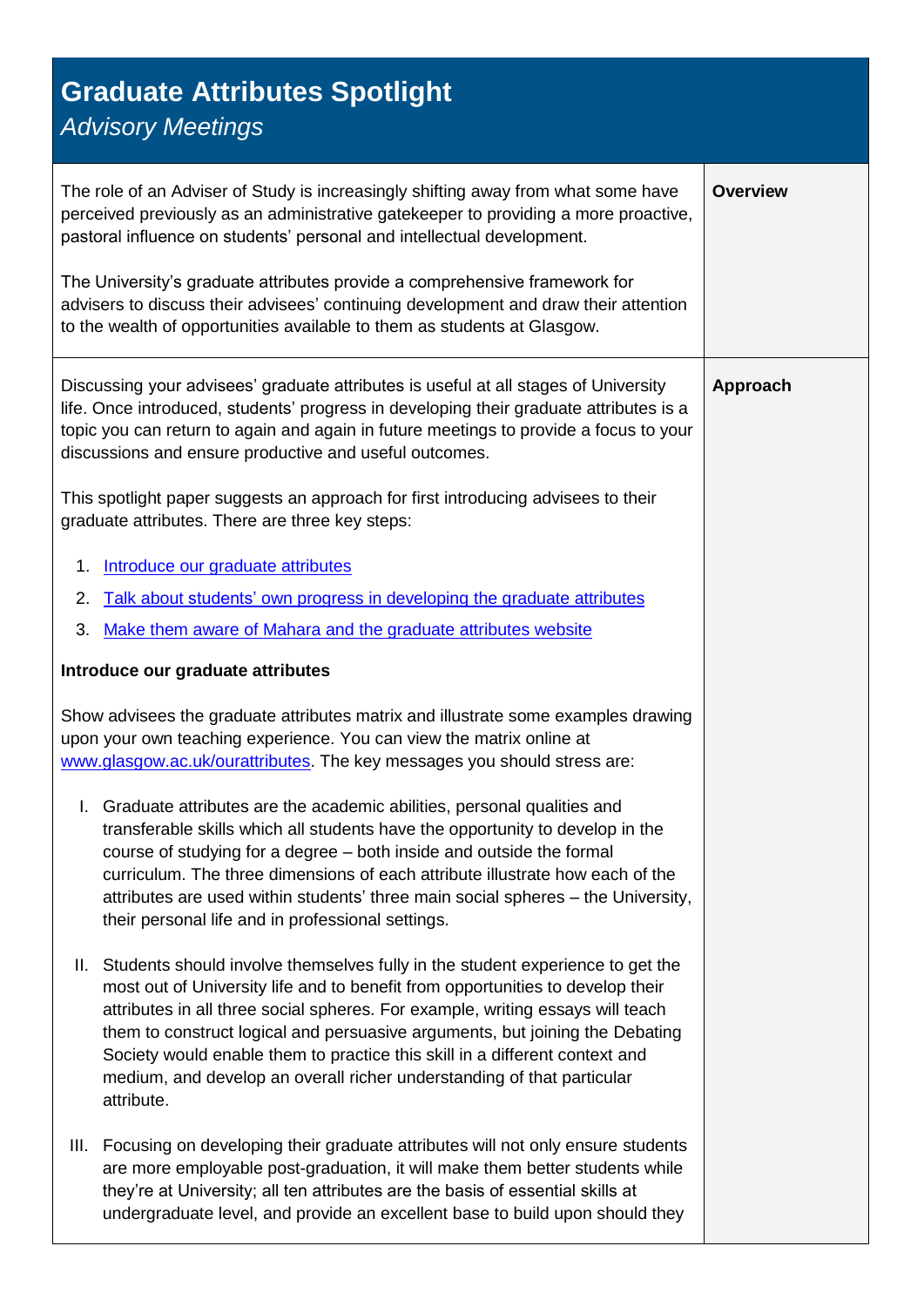wish to pursue postgraduate study after graduation.

## <span id="page-1-0"></span>**Talk about students' own progress in developing the graduate attributes**

Although often hesitant at first, students genuinely welcome the opportunity to informally reflect and take stock of their experiences – and the simple act of talking about their time at university is one of the most effective positive interventions we can make for their intellectual and personal development. Some example topics for discussion are given below:

- What have you found surprising/challenging about university study so far?
- What else have you been doing around campus or externally? (e.g. sports, volunteering…)
- Which attributes do you feel most confident that you have improved so far?
- Which attributes haven't you had the opportunity to use as much?
- What would you like to attempt or achieve before you graduate?
- What do you think you might do after you graduate?
- How can you use your time at University to explore your options and make sure you make the right choices?

Don't forget there are a variety of specialist University Services such as Careers and The Student Learning Service that you can refer students to – you shouldn't feel that you have to be able to deal with all problems that your advisees bring, but rather to help them to identify the positive steps they could take to get the most out of their university experience.

## <span id="page-1-1"></span>**Make them aware of Mahara and the graduate attributes website**

Mahara is the University's electronic portfolio software – a tool for students to record reflections on their experiences, store examples of their best work, construct their CV and plan out how they will achieve their life goals.

- I. Run through the features and uses for Mahara you can learn more about these on<https://portfolio.gla.ac.uk/>
- II. Show them how to log in: students log into Mahara via Moodle explain that you have to log in by clicking on the Mahara logo on the right hand side of Moodle pages.
- III. Show them example Mahara portfolios to inspire their own efforts: a recent LTDF project employed students to create example portfolios to aid other students in carrying out reflection (see resources).

Finally, reinforce all that you have discussed within the meeting by giving them a copy of the student guide to graduate attributes to take away (available on request).